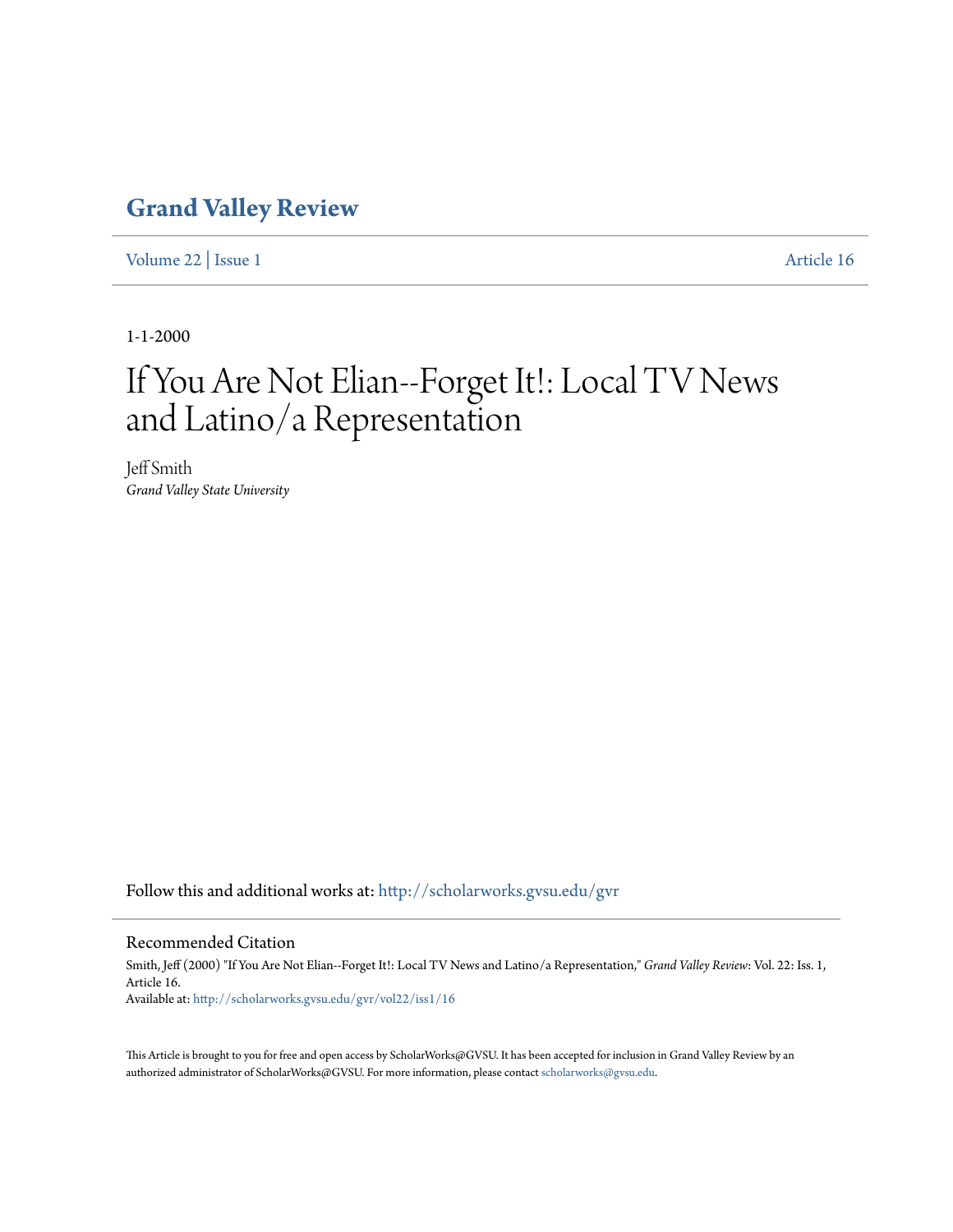## **If You Are Not Elian-Forget It! Local TV** News **and latina/a Representation**

"America is guilty of image making through the press to justify anything they have in mind to do." Malcolm X

s people who have a passionate interest in the Americas, it is important for us to try to understand how the average TV viewer might perceive Latin America and Latinos in the US. Doubtless, many residents of Western Michigan have limited contact with Latinos and it is safe to say that most have not ventured to Latin America. Therefore, it is my contention that the images and messages about Latinos/ as and Latin Americans that the public gets from nightly newscasts are their primary source of information and representation. For those of us who work on issues in the Americas it is extremely important that we critique these representations from TV newscasts in order to have a better understanding of the context in which our work will impact the broader community.

From September 1 1999 through February 29 of 2000 I conducted a study of the 6:00 & 11:00 p.m. newscasts for WOOD TV 8 and WZZM 13, and the 10:00 p.m. newscast of WXMI-FOX 17. In examining those newscasts, I looked at racial representation in local news stories and pubhshed a report entitled "Racial Profiling: TV News and Racial Representation." I also looked at international news stories that appeared on local newscasts and critiqued those stories in the report" A View of the World: International News on Local Newscasts." The findings from both of these reports tell us a great deal about how the public views Latinos/ as and Latin Americans. (Both reports can be found online at www.grcmc.org/ griid/reports.shtml)

Before explaining the results of my study, I want to make one point about media research and the impact of media images and messages

Jeff Smith *is Director of the Grand Rapids Institute for Information Democracy. For hard copies of the reports, please contact Jeff at* 459-4788 x122 or *jsmith@grcmc.org.*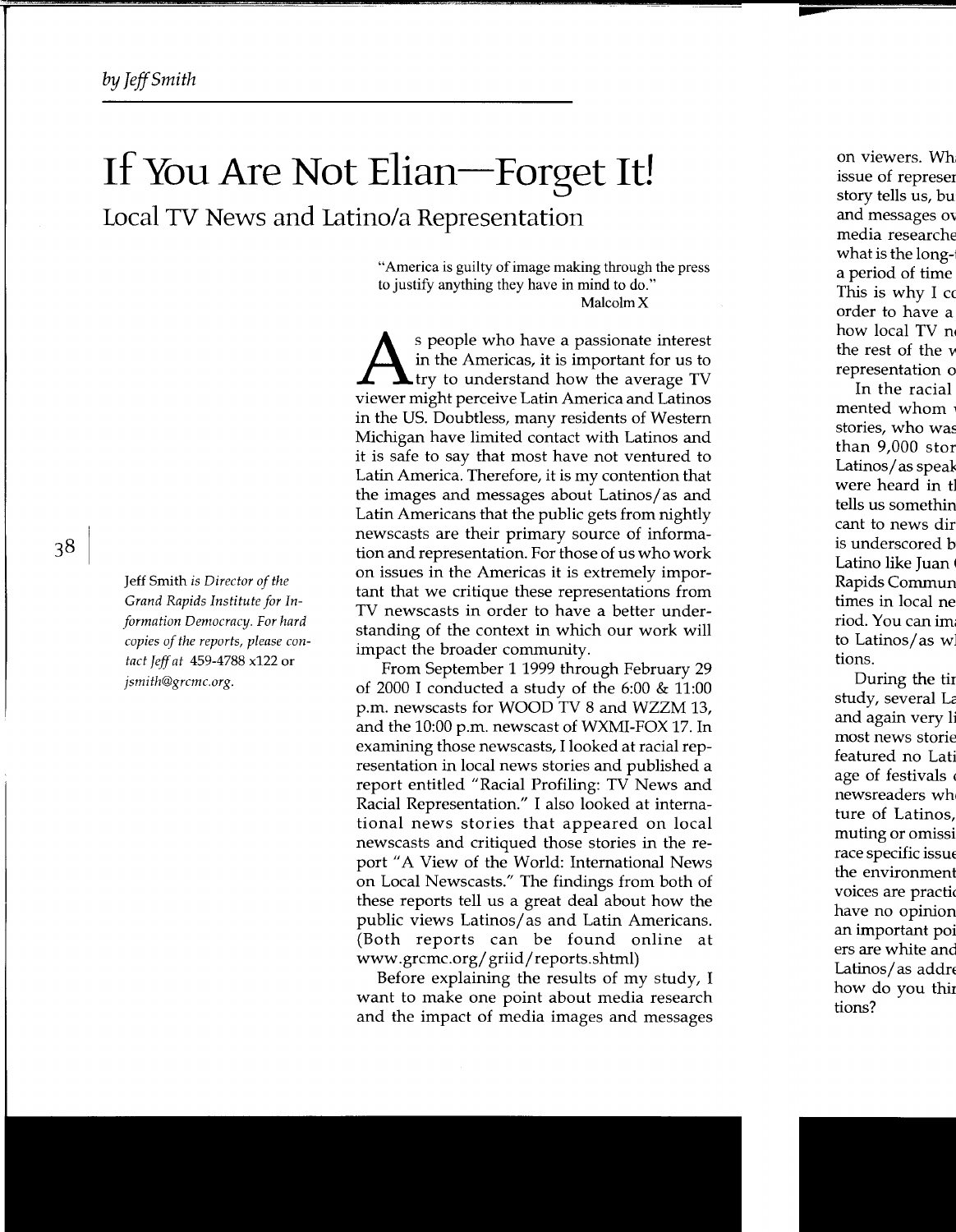on viewers. What's important in looking at the issue of representation is not so much what one story tells us, but the cumulative effect of images and messages over a period of time. This is what media researchers are most concerned aboutwhat is the long-term effect of certain images over a period of time in the formation of perceptions? This is why I conducted a six-month study, in order to have a fairly representative picture of how local TV news represents non-whites and the rest of the world. We will begin with local representation of Latinos/ as.

In the racial representation study, I documented whom we actually heard in the news stories, who was given a voice. Out of the more than 9,000 stories I looked at only 126 had Latinos/ as speaking, roughly 1.93% of voices that were heard in the six-month study. This alone tells us something—that Latinos/ as are insignificant to news directors and reporters. This point is underscored by the fact that even a prominent Latino like Juan Oliveras, the President of Grand Rapids Community College, was only heard three times in local news stories over a six-month period. You can imagine the kind of coverage given to Latinos/ as who are not in high-profile positions.

During the time when I was undertaking the study, several Latino/ a cultural events occurred and again very little coverage was given. In fact, most news stories that dealt with cultural events featured no Latino/ a spokespersons, just footage of festivals or dancers. In effect, it was the newsreaders who were telling us about the culture of Latinos, not Latinos themselves. This muting or omission also occurs in what I call nonrace specific issues such as economics, health care, the environment and education. Here Latino/ a voices are practically non-existent. It is as if they have no opinion on these matters. Now, this is an important point, because most local TV viewers are white and middle-class. If they don't hear Latinos/ as address issues important to all of us, how do you think that will affect their perceptions?

One area where there was a proportionately significant representation of Latinos/ as was with crime coverage. Remember, Latinos/ as were only heard in 1.93% of all news stories, but when it came to crime reporting the number involving Latinos/ as was 11.4%. Here you can see that an average viewer may conclude that Latinos/ as are more prone to crime, since they are disproportionately represented as committing crimes. There was one example of representation in the six-month study that had great potential to offset the perception of high criminal behavior.

On November 5, WZZM 13 ran a 9-minute piece on both the [ 6:00 and 11:00 p.m. newscasts. The piece was about a group of Latino/a migrant workers who were being subjected to harsh working conditions and potential fraud by a local farmer. The reporter showed viewers the workers' living conditions, spoke with lawyers and with the State Department of Agriculture, and even attempted to speak with the farm owner. It was a fairly thorough piece, except that we never heard the migrant workers' voices. Nor did the reporter tell us that most migrant workers in the area are Latino/a. In addition, there was no follow-up story to draw the audience in further and inform them about the ongoing plight of these workers. This technique is common in news reporting when it comes to street crime,

3 g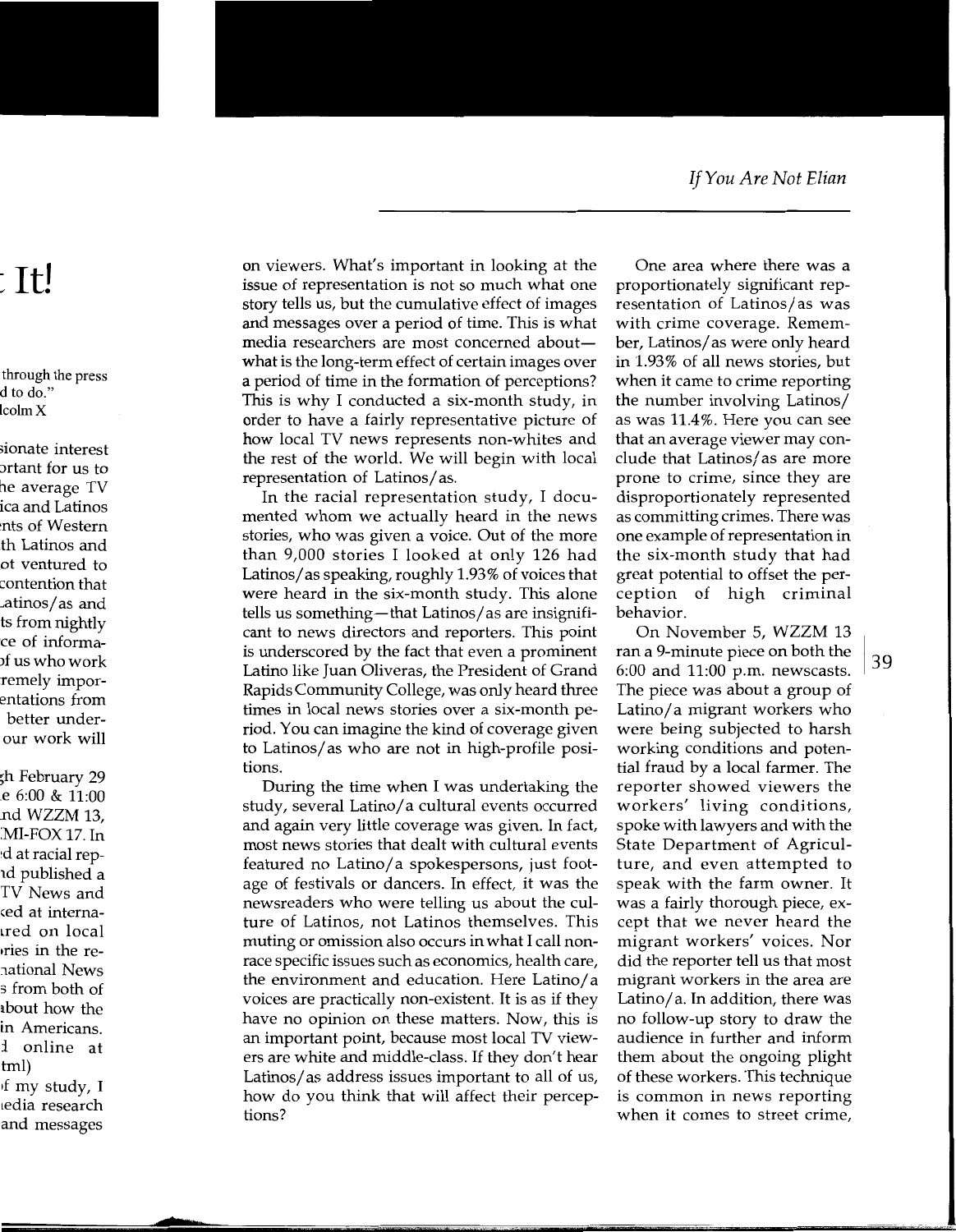but rarely is used with business fraud/ crime. How much more effective would the story have been if it was part of a series that would engage and inform viewers about a very serious issue in our part of the state?

In international news stories about Latin America some of the same biases with local news occur. Most stories that dealt with Latin America only gave us the perspective of US diplomats and "experts." Of the 124 stories that aired on Latin America in the six-month study only nine times did we hear Latin American voices. Seven of those voices were either Elian Gonzalez's father or grandmother; the other two were Latin American heads of state. If it weren't for the Elian issue, we never would have heard from normal everyday citizens of Latin American.

The Elian case constituted nearly the entire Latin American coverage. Out of a total of 124 stories on Latin America, 74 were devoted to the Cuban boy's custody case. The saturation of stories about this one boy is typical of broadcast news reporting in recent decades, beginning with 0. J. Simpson and going up to Monica Lewinski. In all these cases there was a tremendous opportunity to inform the US viewers in such a way as to create substantial public discourse on important civic matters. With the Elian case the news media had a tremendous opportunity to put the current US policy into context and call it into question. Unfortunately that did not happen. Instead, viewers were left with an impression that the boy and his mother were leaving repressive conditions in Cuba and that life in the US would certainly be better for the boy.

The only other significant type of Latin American coverage that emerged from the study was what we could call disaster reporting. In all, there were 43 stories that had to do with plane crashes, mud slides or volcanic eruptions. Video footage often showed horrendous circumstances with people in a panic. These types of images could easily lead viewers to the conclusion that life is awful throughout Latin America, even uncivilized.

40